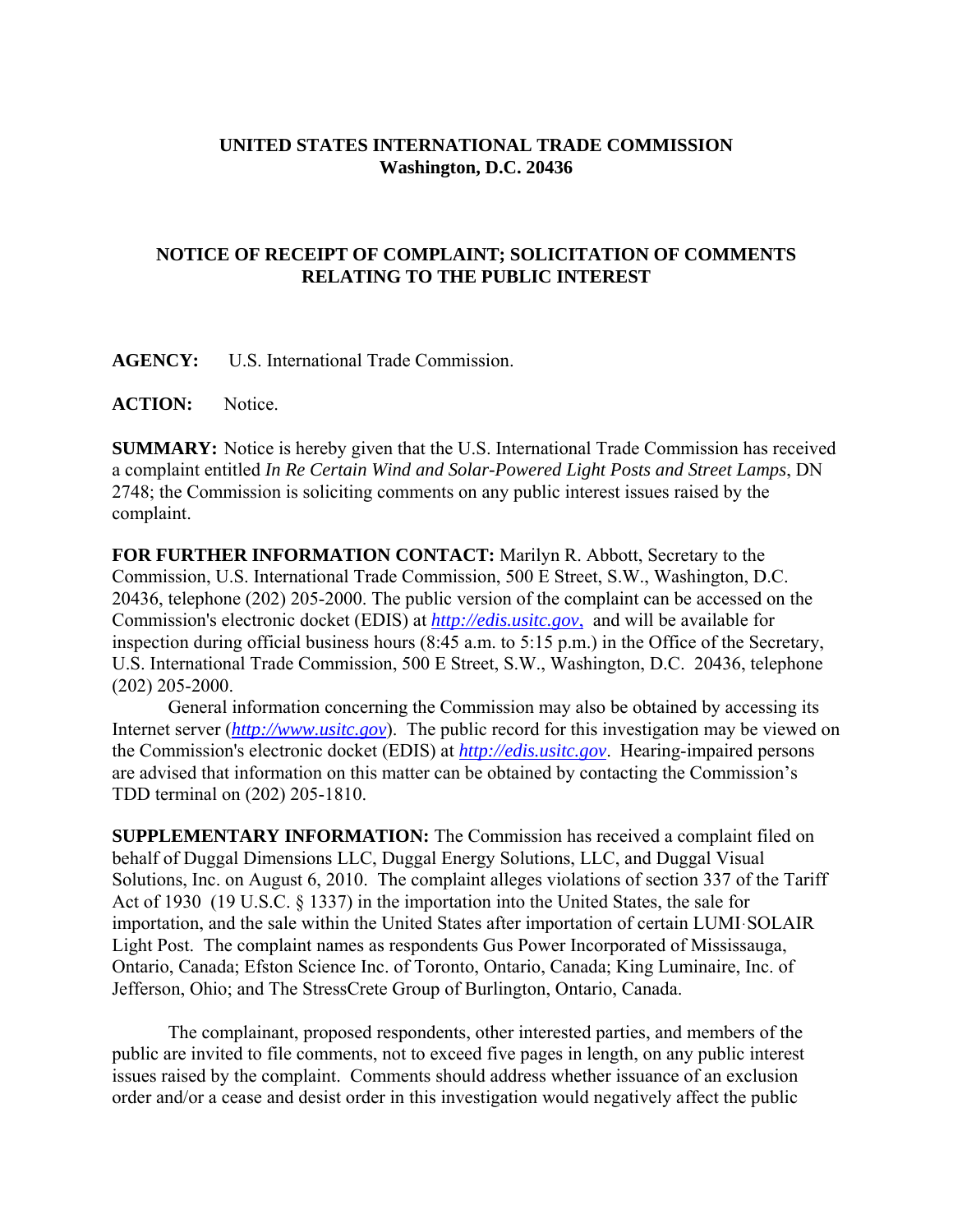health and welfare in the United States, competitive conditions in the United States economy, the production of like or directly competitive articles in the United States, or United States consumers.

In particular, the Commission is interested in comments that:

- (i) explain how the articles potentially subject to the orders are used in the United States;
- (ii) identify any public health, safety, or welfare concerns in the United States relating to the potential orders;
- (iii) indicate the extent to which like or directly competitive articles are produced in the United States or are otherwise available in the United States, with respect to the articles potentially subject to the orders; and
- (iv) indicate whether Complainant, Complainant's licensees, and/or third party suppliers have the capacity to replace the volume of articles potentially subject to an exclusion order and a cease and desist order within a commercially reasonable time.

Written submissions must be filed no later than by close of business, five business days after the date of publication of this notice in the *Federal Register*. There will be further opportunities for comment on the public interest after the issuance of any final initial determination in this investigation.

Persons filing written submissions must file the original document and 12 true copies thereof on or before the deadlines stated above with the Office of the Secretary. Submissions should refer to the docket number ("Docket No. 2748") in a prominent place on the cover page and/or the first page. The Commission's rules authorize filing submissions with the Secretary by facsimile or electronic means only to the extent permitted by section 201.8 of the rules (see Handbook for Electronic Filing Procedures, http://www.usitc.gov/secretary/ fed reg\_notices/rules/documents/handbook\_on\_electronic\_filing.pdf ). Persons with questions regarding electronic filing should contact the Secretary (202-205-2000).

Any person desiring to submit a document to the Commission in confidence must request confidential treatment. All such requests should be directed to the Secretary to the Commission and must include a full statement of the reasons why the Commission should grant such treatment. *See* 19 C.F.R. § 201.6. Documents for which confidential treatment by the Commission is properly sought will be treated accordingly. All nonconfidential written submissions will be available for public inspection at the Office of the Secretary.

This action is taken under the authority of section 337 of the Tariff Act of 1930, as amended (19 U.S.C.  $\S$  1337), and of sections 201.10 and 210.50(a)(4) of the Commission's